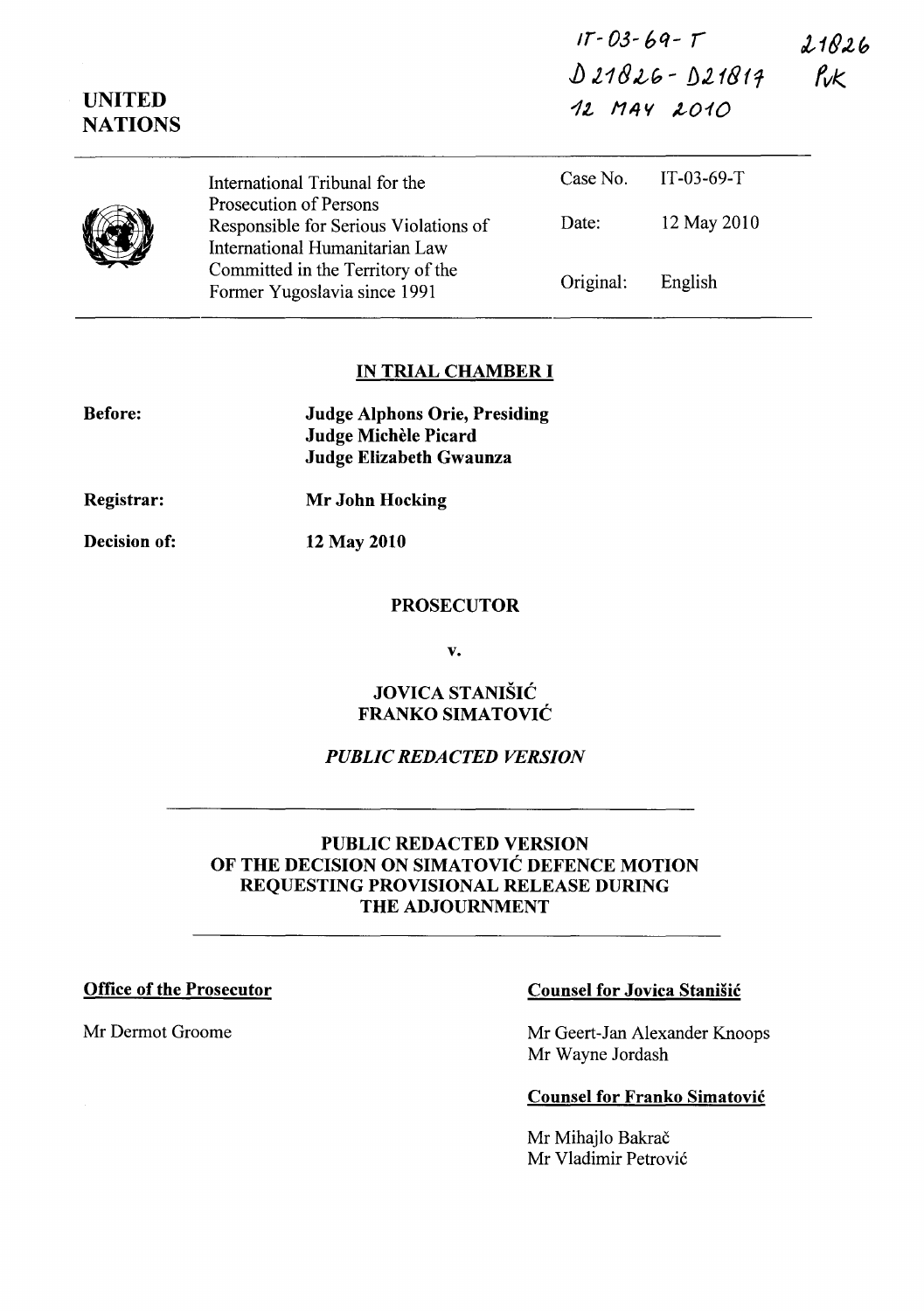# **I. PROCEDURAL HISTORY**

1. On 5 March 2010, the Simatović Defence filed a motion seeking provisional release of Franko Simatović ("Accused").<sup>1</sup> On 8 March 2010, the Simatović Defence filed two addenda to the Motion including the guarantees given by the Government of the Republic of Serbia.<sup>2</sup>

2. On 9 March 2010, the Chamber ordered the Prosecution to file its response to the Motion, if any, by 11 March 2010 at noon.<sup>3</sup> On 11 March 2009, the Prosecution opposed the Motion.<sup>4</sup>

3. On 10 March 2010, the Tribunal's host state filed a letter stating its position on the relief sought in the Motion.<sup>5</sup>

4. On 12 March 2010, the Simatović Defence requested leave to reply and replied to the Response.<sup>6</sup> On 17 March 2010, the Chamber informally communicated to the Prosecution that it could file a sur-reply, should it wish to do so. On 18 March 2010, the Prosecution filed its surreply.<sup>7</sup>

5. The Chamber notes that on 23 February and again on 8 March 2010, it ordered that the court proceedings in the present case be adjourned until the week of 12 April 2010. <sup>8</sup>

# **11. SUBMISSIONS**

## 1. Motion

6. In its Motion, the Simatović Defence requests that the Accused be granted provisional release for the period of the present adjournment until 12 April 2010.<sup>9</sup>

7. The Simatović Defence argues that the Accused does not pose a threat to any victim, witness, or other person.<sup>10</sup> It submits that there is not a single piece of evidence that the Accused,

 $\mathbf{1}$ Defence Motion Requesting Provisional Release During the Adjournment, 5 March 2010 ("Motion").

<sup>2</sup>  Addendum to the Defence Motion Requesting Provisional Release During the Adjournment, 8 March 2010 ("Addendum") and Second Addendum to the Defence Motion Requesting Provisional Release During the Adjournment (confidential), 8 March 2010 (collectively "Addenda").  $\overline{3}$ 

Hearing, 9 March 2010, T. 4148.

<sup>4</sup>  Prosecution Response to Simatovic's Request for Provisional Release, Public with Confidential Annexes A to D and *Ex Parte* E, 11 March 2010 ("Response").

 $\overline{\mathbf{5}}$ Letter of the Ministry of Foreign Affairs of the Kingdom of the Netherlands on Provisional Release of Mr. Franko Simatovic, 9 March 2010.

<sup>6</sup>  Defence Request to Reply and Defence Reply to 'Prosecution Response to Simatovic's Request for Provisional Release' (confidential), 12 March 2010 ("Reply").

<sup>7</sup>  Prosecution Sur-reply to Simatovic's Request for Provisional Release (confidential), 18 March 2010 ("Sur-reply").

 $\bf{8}$ Decision on Urgent Simatovic Defence Request for Adjournment, 23 February 2010, para. 22; Hearing, 8 March 2010, T. 4079-4081.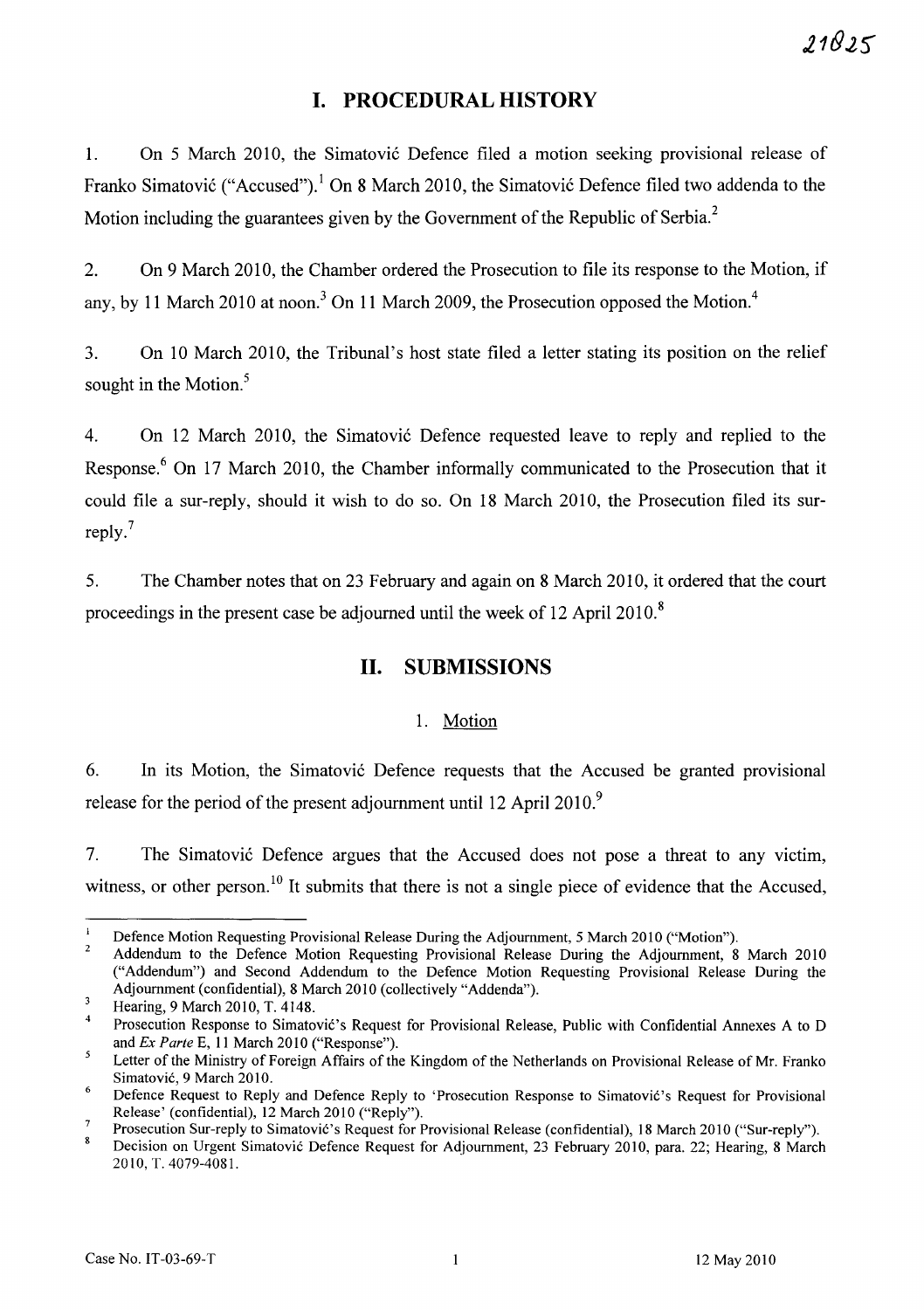during previous periods of provisional release, interfered in any way with the victims and/or witnesses although he was already familiar with their names and whereabouts due to the Prosecution's prior disclosures.<sup>11</sup>

8. Similarly, the Simatović Defence argues that the Accused poses no risk of flight.<sup>12</sup> It recalls in this respect that the Accused voluntarily surrendered to the Tribunal. 13 It also submits that in the past, the Accused was granted provisional release on several occasions and that he adhered fully and unconditionally to all the terms and conditions imposed on him.<sup>14</sup> Furthermore, the Republic of Serbia submitted written guarantees in relation to the Motion.<sup>15</sup>

9. Finally, the Simatović Defence submits that granting the Motion would be beneficial to the Defence with regard to its further trial preparations and save time and financial resources, by allowing the Defence daily, "intensive" contacts with the Accused without time limitations and logistical difficulties.<sup>16</sup>

### 2. Response

10. In "strongly" opposing the Motion,<sup>17</sup> the Prosecution points out that Witness **[redacted]** has been subjected to acts of intimidation and that there is a "strong reasonable inference" that such intimidation can be attributed to the Accused. 18 Moreover, it submits that Witness **[redacted)** has also been the subject of acts of intimidation and that there is a connection between the two events.<sup>19</sup> As a consequence, the Prosecution argues that the Chamber can no longer be satisfied that granting the motion "will not pose a danger to any victim, witness or other person" in the meaning of Rule 65 (B) of the Rules of Procedure and Evidence of the Tribunal ("Rules").<sup>20</sup>

11. The Prosecution "unreservedly" accepts as fact the statement made by the Defence Counsel that they had not instructed any member of their staff to contact Prosecution witnesses.<sup>21</sup>

 $\frac{9}{10}$  Motion, paras 3, 20.

 $\frac{10}{11}$  Motion, para. 11.

 $\frac{11}{12}$  Ibid.

 $12$  Motion, para. 12.

 $\frac{13}{14}$  Motion, para. 9.

<sup>&</sup>lt;sup>14</sup> Motion, paras 8, 11, 13

 $^{15}$  See Motion, para. 10; Addenda.

 $\frac{16}{17}$  Motion, paras 14-19.

 $\frac{17}{18}$  Response, paras 1, 12.

<sup>&</sup>lt;sup>18</sup> Response, paras 1, 9; Annexes A, B. See also Annex C.<br><sup>19</sup> Besponse, Annex B, para 7.

 $19$  Response, Annex B, para. 7.<br> $20$  Benness, name 1. 0.

<sup>&</sup>lt;sup>20</sup> Response, paras 1, 9.<br><sup>21</sup> Response, Annex A, para. 5 (confidential).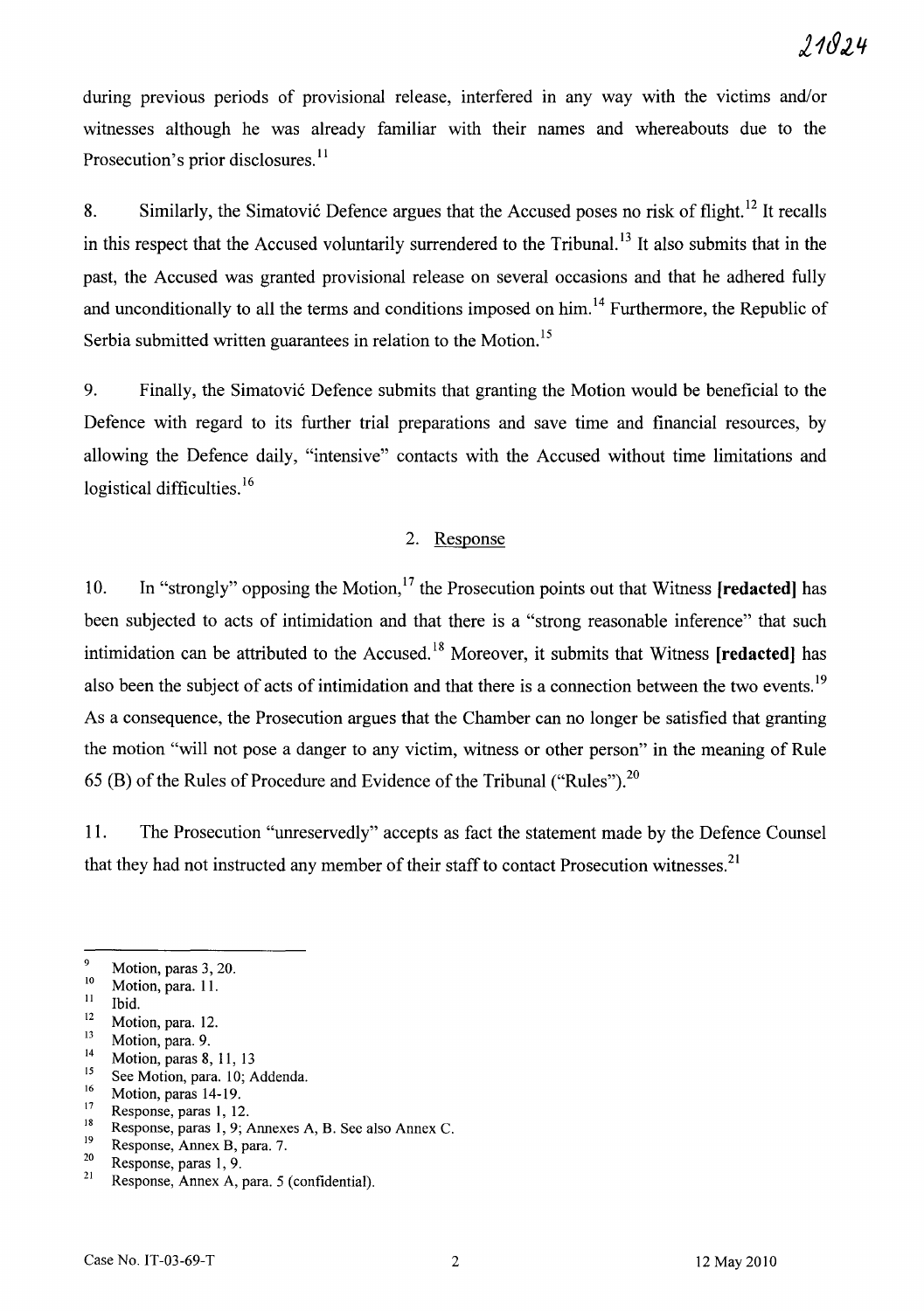12. The Prosecution's conclusion that the acts of intimidation against Witness [redactedJ should be attributed to the Accused stems from the following:

- a)  $[redacted]$ ;<sup>22</sup>
- b)  $[related]$ ;<sup>23</sup>
- c)  $[redacted]$ ;<sup>24</sup>
- d) [redacted]. $^{25}$

13. The Prosecution also submits that Witness [redacted] has also been subject of acts of intimidation. In support of its position it submits that:

- a)  $[related];^{26}$
- b)  $[redacted]$ .<sup>27</sup>

14. The Prosecution argues that there is a connection between the events pertaining to both Witnesses [redacted] and that there is a comprehensive effort underway to intimidate some prosecution witnesses. <sup>28</sup>

15. Moreover, the Prosecution submits that since the previous provisional release the trial has made steady progress.<sup>29</sup> It argues that the Accused's incentive to flee increases over the course of trial as the evidence against him unfolds. $30$ 

16. In the alternative, the Prosecution submits that should the Chamber decide to nevertheless grant the Motion, before it does so, it should conduct a hearing where Witness [redacted] can give

<sup>&</sup>lt;sup>22</sup> Response, Annex A, para. 2; Annex B, paras 4, 8.

Examples Annex A, para. 3; Annex B, paras 4, 8.<br>
Paras A, para. 4; Annex B, para. 8.<br>
Response, Annex A, para. 6; Annex B, paras 9-11.<br>
Response, Annex A, para. 8; Annex C, para. 2..<br>
Paras P. 11.<br>
Response, Annex A, para reveals that [redacted). In light of the Prosecution's submissions though, it seems that the Prosecution does not suggest that the Accused can be in any way implicated in these acts of [redacted) - see Response, Annex C, para. 3.

 $\frac{28}{29}$  Response, Annex A, para. 7.

 $\frac{29}{30}$  Response, para. 10.

Ibid.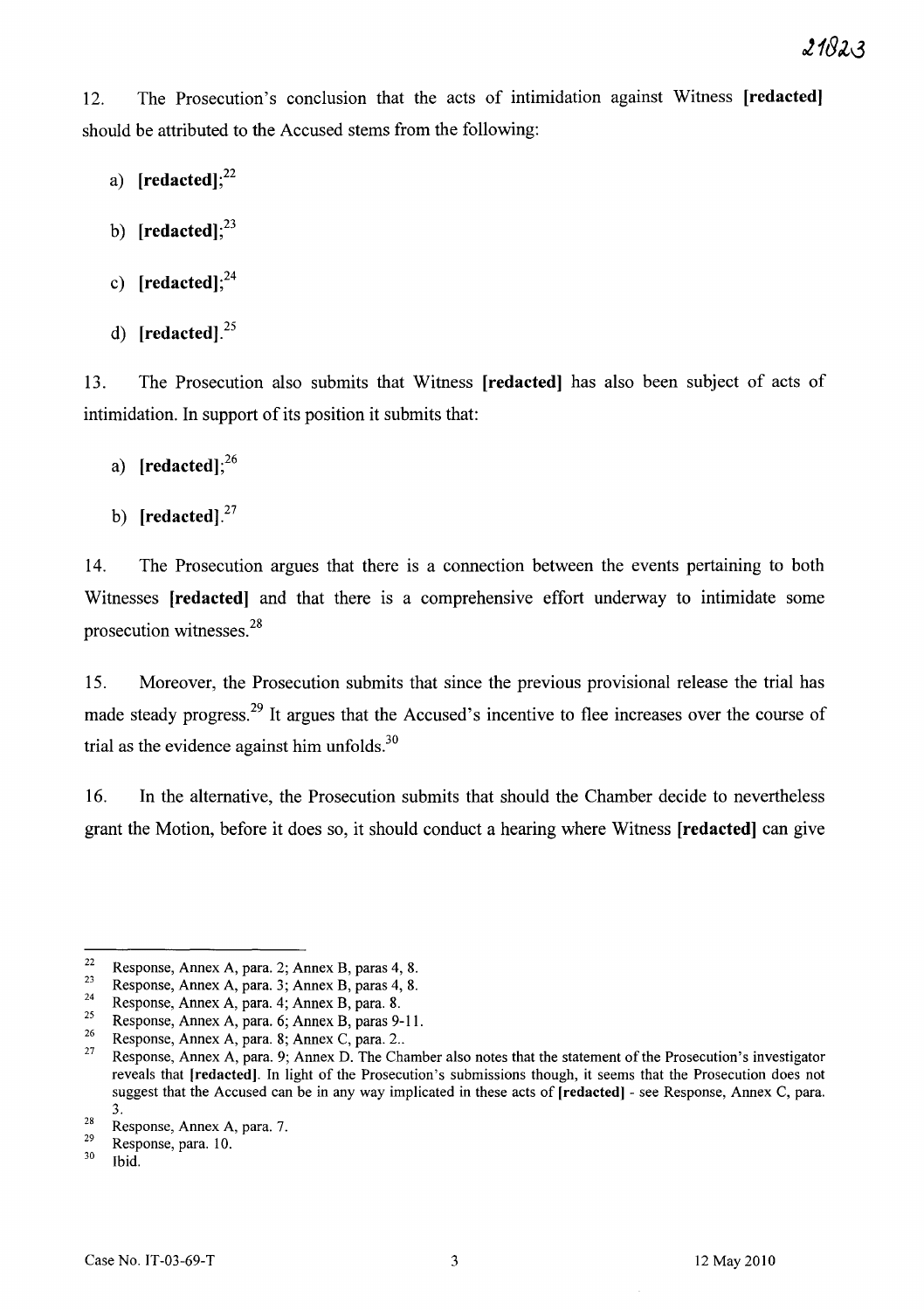sworn evidence about recent acts of intimidation.<sup>31</sup> The Prosecution also requests a stay of any positive decision on provisional release in order to consider whether to appeal it.<sup>32</sup>

## 3. Reply

17. The Simatović Defence submits that neither the Accused, nor any other member of the Defence team, has ever had any type of contact with any of the Prosecution's witnesses and requests a swift and detailed investigation from the competent state authorities into the allegations of interference with Witness [red acted] and Witness **[redacted].** <sup>33</sup>

18. The Simatovic Defence argues that the conclusions drawn by the Prosecution in the Response are entirely unfounded.<sup>34</sup> It points out that all the reports of the competent organs pertaining to previous instances of provisional release of the Accused have unequivocally shown that he has fully adhered to all orders and conditions imposed by the Chamber.<sup>35</sup>

19. In opposing the conclusions advanced by the Prosecution in the Response, the Simatovi6 Defence submits that:

- a) **[redacted]** whose name is the only one that is being mentioned in the report in relation to the allegations of intimidation is not mentioned in the context of the Accused; $36$
- b) The mentioning of Simatović's name in the context of the incident involving Witness **[redacted]** does not represent any evidence that it is connected with the Accused in that anyone can mention Simatović's name;  $37$
- c) The identity of Witness **[redacted]** has been known to the Accused for **[redacted]** years, out of which he had been provisionally released for almost two and a half years, and that during this time not a single incident has been recorded;  $38$
- d) There are no indications whatsoever which would connect the events concerning Witnesses [redacted], either in respect of the nature of those events or of Simatović's alleged role in them; $39$

 $rac{31}{32}$  Response, paras 1-12.

 $\frac{32}{33}$  Response, para. 12.

 $\frac{33}{34}$  Reply, para. 9; Annex 3.

 $rac{34}{35}$  Reply, para. 10.

 $rac{35}{36}$  Reply, para. 20.

 $rac{36}{37}$  Reply, para. 11.

 $rac{37}{38}$  Reply, para. 12.

Reply, para. 14.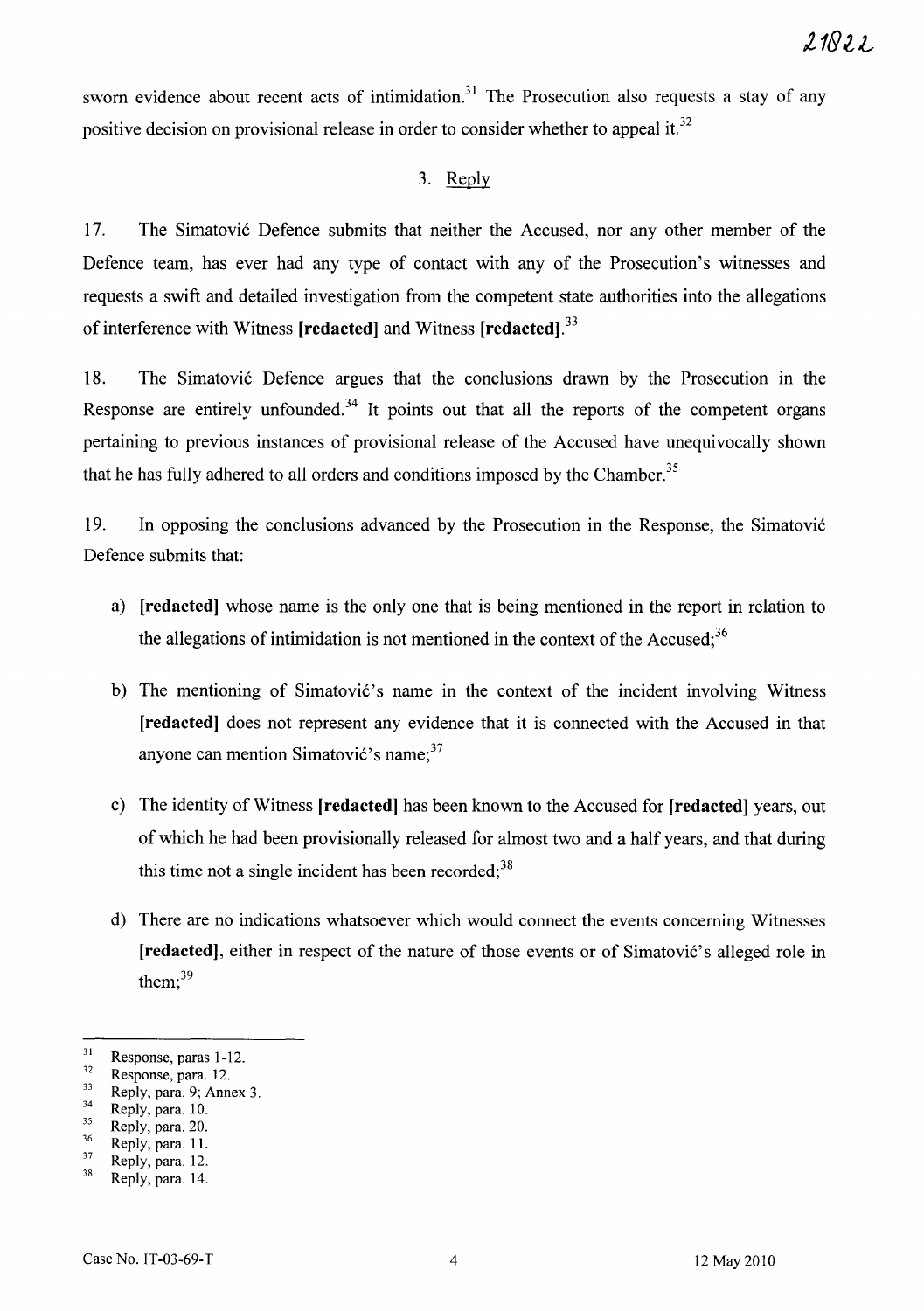- e) The fact that this information has been in the possession of the Prosecution from **[redacted]**  coupled with the Prosecution's failure to request that the incident be investigated, violates the Accused's rights;<sup>40</sup>
- f) The 2001 report was made after a change of government in Serbia, after the change of high ranking officials in the SDB with whom the Accused had no connection, and at a time when the Accused was not yet indicted and could not have known who the potential witnesses  $were;^{41}$
- g) The 2001 report has been in the possession of the Prosecution for two years during which the Prosecution responded to the Accused's requests for provisional release four times without arguing that they be denied on the basis of this document.<sup>42</sup>

20. Finally, the Simatovi6 Defence opposes eventual staying of the positive decision on the Motion pursuant to Rule  $65(E)$  of the Rules as requested by the Prosecution.<sup>43</sup>

# 4. Sur-reply

21. In its Sur-reply, the Prosecution submits that the Simatović Defence has failed to sustain its burden of persuading the Chamber that the second and cumulative prong of Rule  $65$  (B) is met.<sup>44</sup>

22. Moreover, the Prosecution argues *inter alia* that:

- a) The fact that the Accused has previously been provisionally released without incident is not dispositive of the issue of whether he should be provisionally released during the adjournment:<sup>45</sup>
- b) Absent of the two cumulative criteria of Rule 65 (B) being met, the fact that provisional release may facilitate defence preparations is irrelevant; <sup>46</sup>
- c) It did not present evidence of witness intimidation in its possession to the attention of the Chamber beforehand considering its obligation of fairness to the Accused as such matters should only be brought to the attention of a chamber in connection with an application or

 $\frac{44}{45}$  Sur-reply, paras 1-4.

 $\frac{39}{40}$  Reply, para. 15.

 $^{40}$  Reply, para. 17.

 $^{41}$  Reply, para. 18.

 $^{42}$  Reply, para. 19.

 $^{43}$  Reply, para. 23.

 $\frac{45}{46}$  Sur-reply, paras 1, 5-6. Sur-reply, paras 1, 7.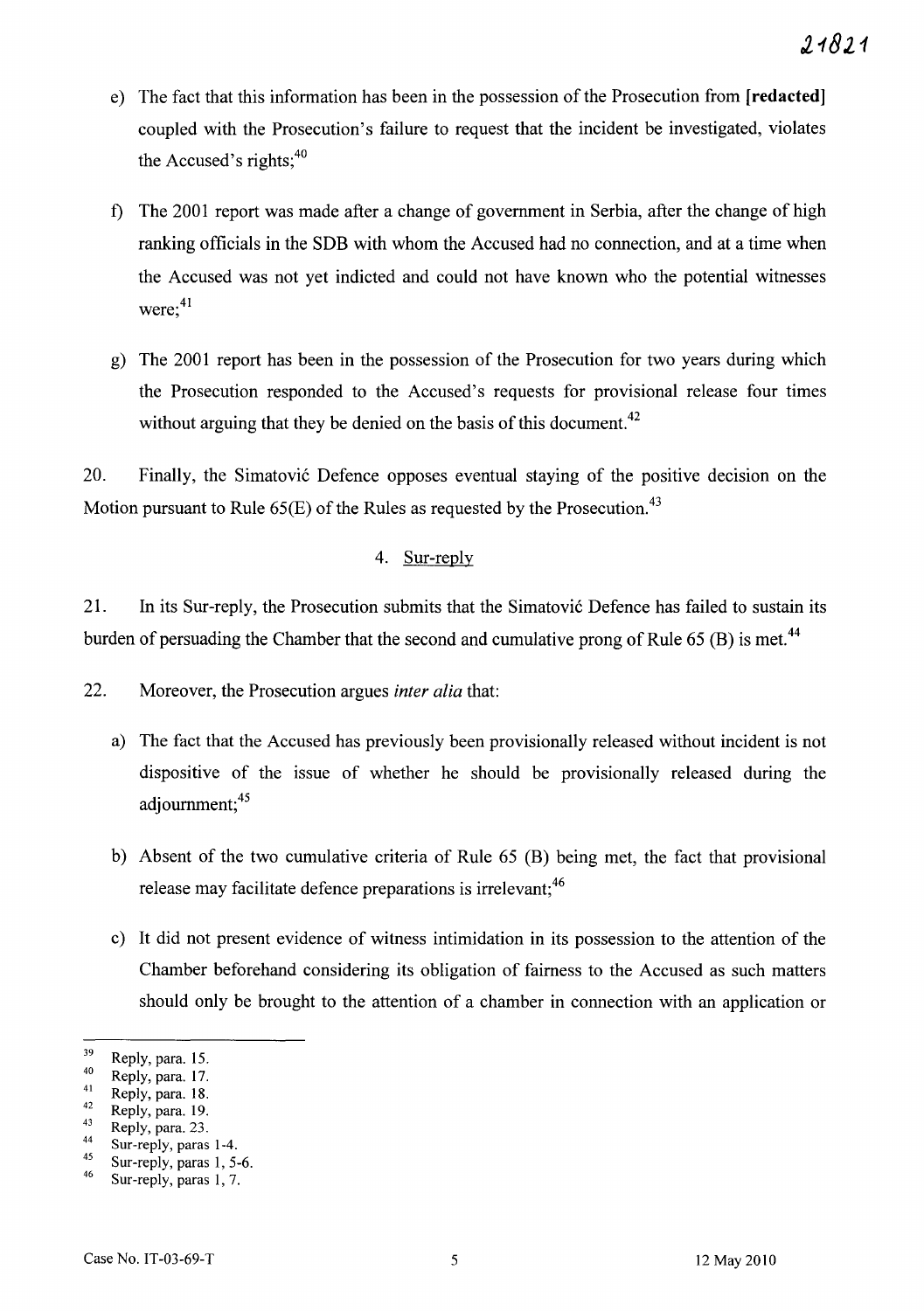another pending. Furthermore, before the **[redactedJ** incident, the Prosecution was not sure of a possible connection of such acts of witness interference to the Accused; 47 and

d) Provisional release of the Accused would have a "chilling effect" on Witness **[redactedJ** as it would undermine his confidence in the Tribunal.<sup>48</sup>

# **Ill. APPLICABLE LAW**

23. The Chamber recalls the law governing the provisional release procedure as set out in previous decisions of this Chamber.<sup>49</sup>

## **IV. DISCUSSION**

24. At the outset, the Chamber notes that the arguments put forward by the Prosecution in the Response include some serious accusations against the Accused. Therefore, the Chamber finds that it is in the interests of justice to allow the Defence to address them in its Reply and therefore grants the request for leave to reply. However, the Chamber also stresses that the proper procedure to be followed by the Simatovi6 Defence should have been to seek leave to reply *before* filing its actual Reply.

25. As regards whether the Accused, if released, will return for trial, the Chamber considers the seriousness of the allegations against him, as well as the current stage of the proceedings. Moreover, the Chamber gives due consideration to the fact that the Accused expressed his wish to voluntarily surrender to the Tribunal<sup>50</sup> and that in this respect he has always been in full compliance with the terms and conditions set by the Chamber during previous periods of provisional release.<sup>51</sup> Furthermore, the Accused has demonstrated his willingness to cooperate with the Prosecution by

<sup>&</sup>lt;sup>47</sup> Sur-reply, paras 1, 10-12.

 $^{48}$  Sur-reply, paras 1, 13.

See Decision on Simatović Defence Motion Requesting Provisional Release During the Winter Court Recess, 15 December 2009 ("15 December 2009 Decision"), paras 11-12; Decision on Simatovic Defence Motion Requesting Provisional Release, 15 October 2009 ("15 October 2009 Decision"), paras 10-12.

<sup>50</sup> See 15 December 2009 Decision, para. 13; 15 October 2009 Decision, para. 13; Decision on Simatovic Defence Motion for Provisional Release During the Upcoming Court Recess, 10 July 2009 ("10 July 2009 Decision"), para. 10; Decision on Provisional Release, 26 May 2008 ("26 May 2008 Decision"), para. 51; Decision on Provisional Release, 28 July 2004 ("28 July 2004 Decision"), paras 19-20.

<sup>51</sup> See 15 December 2009 Decision, para. 13; 15 October 2009 Decision, para. 13; 10 July 2009 Decision, para. 10; 26 May 2008 Decision, para. 47.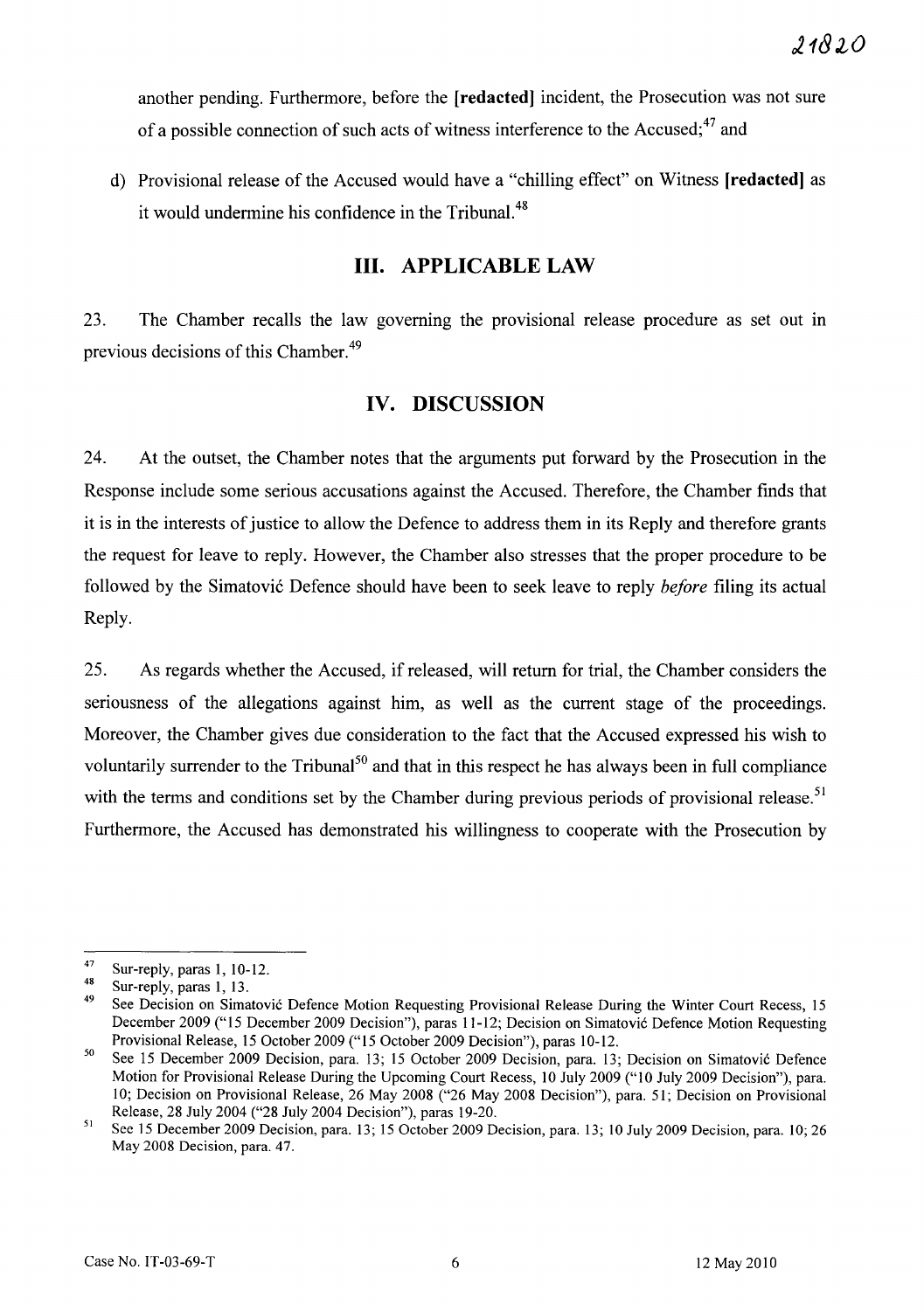giving several interviews. 52 Finally, the Chamber takes into consideration, and gives appropriate weight to, the guarantees given by the Republic of Serbia.<sup>53</sup>

26. The Chamber notes that the circumstances of the case have changed compared to the previous period of provisional release of the Accused insofar as the presentation of evidence is further underway. The Chamber, however, does not consider that this change is such as to give rise to a reasonable fear that the Accused will attempt to abscond.

27. For these reasons, the Chamber is satisfied that the Accused, if provisionally released, will return for trial.

28. As regards whether the Accused, if released, will not pose a danger to any victim, witness, or other person, the Chamber notes the Prosecution's submissions regarding alleged acts of intimidation against Witnesses **[redacted].** The Chamber considers that any instance of interference with Tribunal's witnesses, especially those that could be seen as acts of intimidation, are reprehensible, and will be treated by the Chamber most seriously.

29. The Chamber wishes to stress that information supplied by Witness **[redacted]** to the Prosecution's investigator is sufficiently detailed and has been given full weight by the Chamber. The Chamber also notes in this respect that the Simatović Defence does not challenge the facts pertaining to the events involving [red acted] but rather the inference that is drawn from such facts by the Prosecution. Therefore, the Chamber does not find it necessary to conduct a hearing with Witness **[redacted]** during which he could provide evidence under solemn declaration.

30. At the outset, the Chamber notes the statement of Simatović's Defence Counsel that neither the Accused, nor any other member of the Defence team, has ever had any type of contact with any of the Prosecution's witnesses. The Chamber also notes that except for the information submitted in the Response, there has been no indication that the Accused did not respect any court order governing his previous periods of provisional release.

31. The Chamber notes that the circumstances of the events mentioned in the Response suggest that indeed Witness **[redacted]** *prima facie* appears to have been subject to interference by an unidentified third party. The Chamber considers that the analysis of the various facts pertaining to Witness **[redacted]** as presented by the Prosecution is not conclusive as to whether the Accused was in fact involved in such interference but nevertheless allows for such possibility. In this respect,

<sup>52</sup> See 15 December 2009 Decision, para. 13; 15 October 2009 Decision, para. 13; lO July 2009 Decision, para. lO; 26 May 2008 Decision, para. 49; 28 July 2004 Decision, paras 16-18.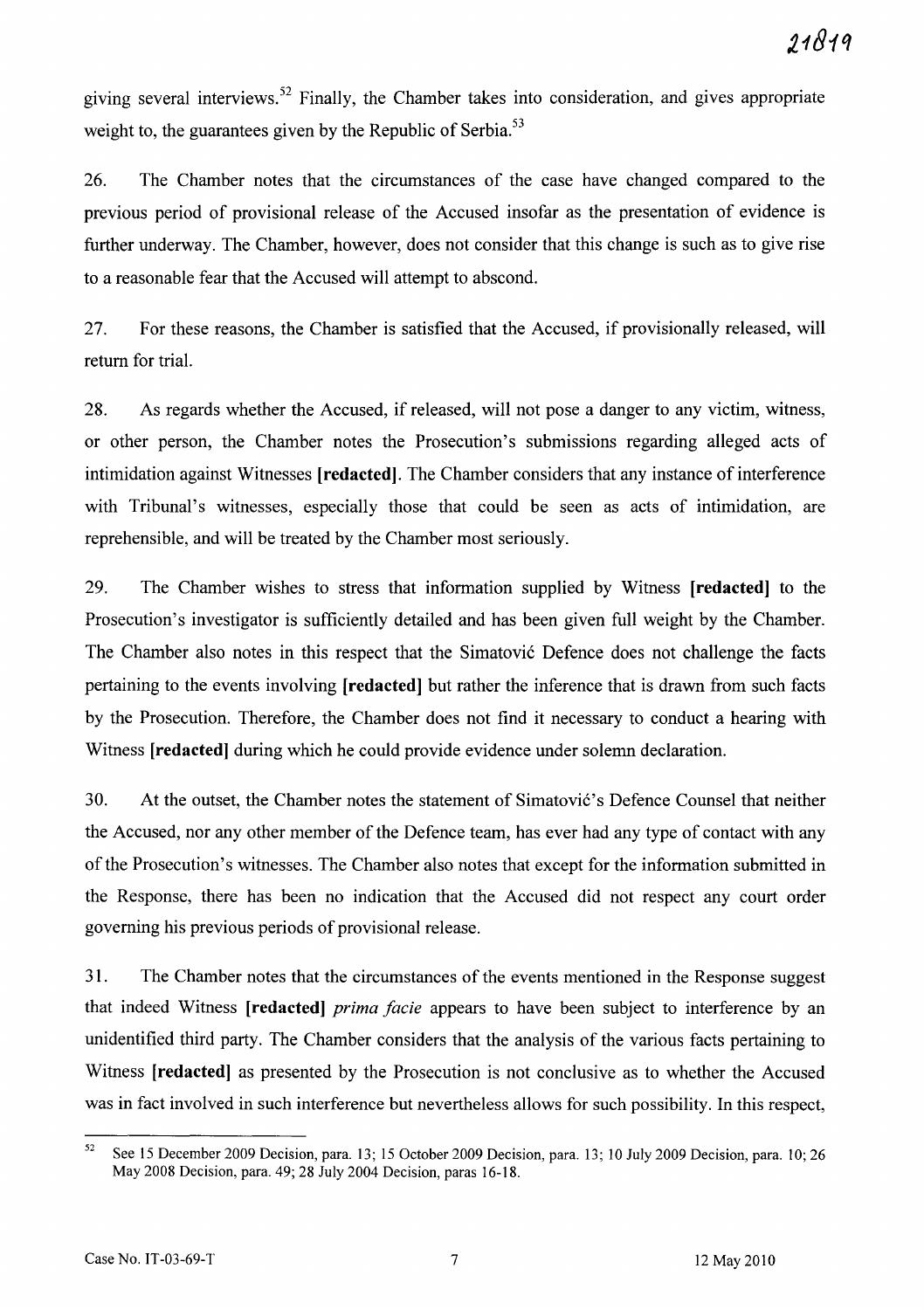the Chamber takes into consideration not only the fact that specific reference to **[redacted]** was made to Witness **[redacted] on [redacted]** but also, especially in light of the reportedly suspicious chain of events before and following the assault on Witness **[redacted],** the possible affiliation of **[redacted]** with the State Security Service.

32. The Chamber acknowledges that in 2001, when the Accused was still a senior member of the State Security Service, this institution seemed to be aware of one of the witnesses' contacts with the Prosecution. However, the Chamber does not accept the connection of this knowledge to the event taking place eight years later as implicating the Accused. At the same time, the Chamber notes that the fact that the State Security Service was privy to confidential information in relation to Prosecution's contacts with potential witnesses, regardless of the fact that this information dates back to 2001, coupled with the possible affiliation of one of the individuals involved in the **[redacted]** incident with the State Security Service, does allow for the possibility that instances of interference with Witnesses [redacted] could somehow be connected.

33. The Chamber would like to stress that the limited information presented by the Prosecution and the lack of a thorough investigation into events submitted in the Response means that the Chamber faces a dilemma. On the one hand, if a further investigation establishes facts that would contradict the inference drawn by the Prosecution, denying the provisional release request would be unwarranted. The Accused would have been deprived of the possibility which is opened to him under the Rules of being provisionally released. On the other hand, if such an investigation reveals facts that would support the allegations, granting the provisional release request would equate to imprudently putting at risk the welfare of the witnesses and the integrity of the proceedings.

34. The Chamber finds that a substantial uncertainty, as set out before, presently remains, which negatively affects the satisfaction required from the Chamber under Rule 65 (B). The Chamber is therefore not satisfied, that the Accused, if released, will not pose a danger to any victim, witness or other person.

35. The Chamber also draws the Prosecution's attention to the necessity that the instances of witness interference it identifies in the Response be investigated further.

# **v. DISPOSITION**

36. For the foregoing reasons, pursuant to Rules 54, 65 and 126 *bis* of the Rules, the Chamber

<sup>53</sup> Addenda.